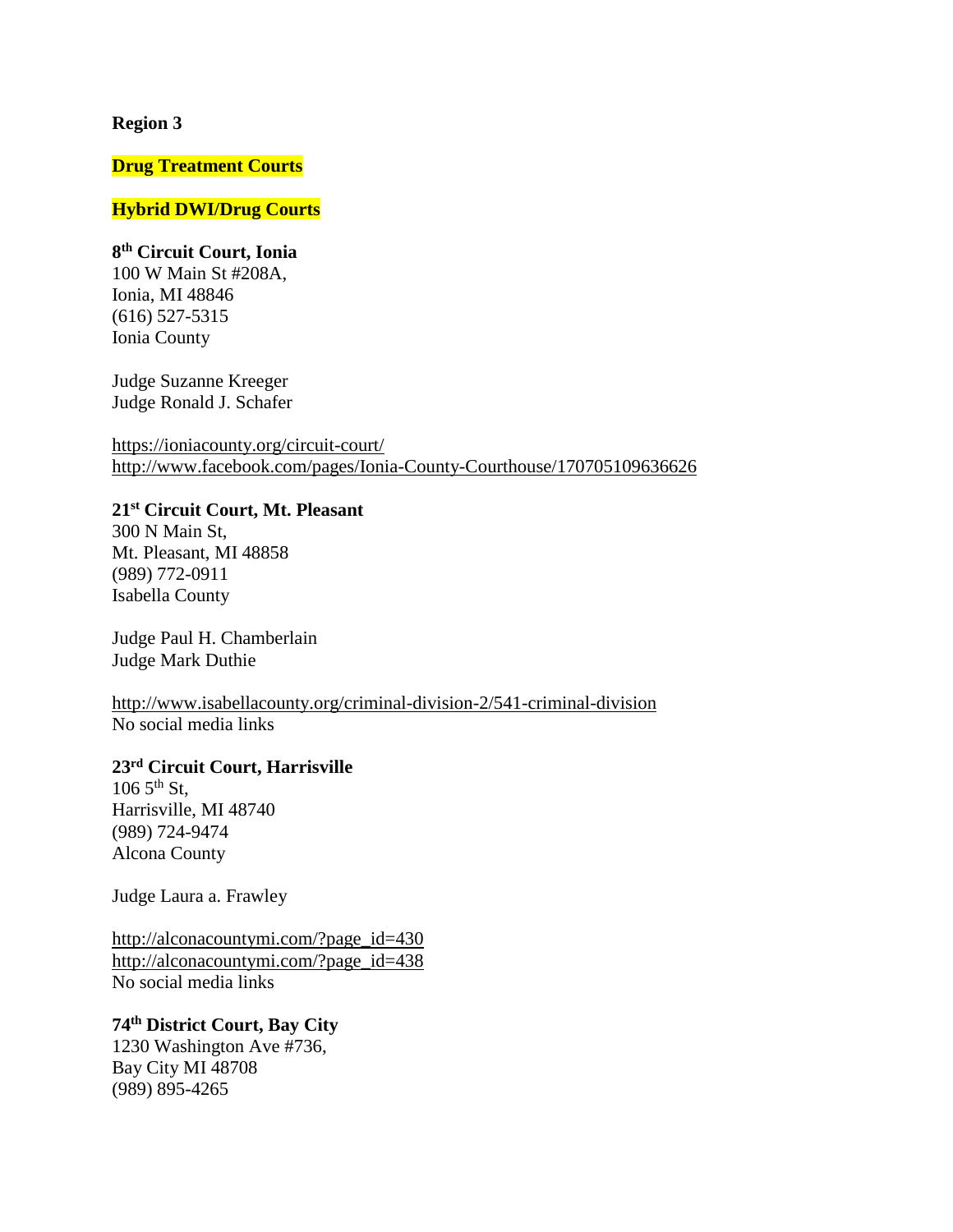Bay County

Judge Mark Janer Judge Timothy J. Kelly Judge Dawn A. Klida

<https://www.baycounty-mi.gov/DistrictCourt/> <https://www.facebook.com/baycounty>

**80th District Court, Harrison** 225 West Main, Harrison, MI 48625

(989) 802-9620 Clare County

Judge Joshua M. Farrell

<http://www.clareco.net/80thdistrict> No social media links

## **DWI Courts**

### **64A District Court, Ionia**

100 W Main St, Ionia, MI 48846 (616) 527-5344 Ionia County

Judge Raymond P. Voet

<https://ioniacounty.org/district-court/> <https://www.facebook.com/64A-District-Court-1511788548848154/>

### **65B District Court, Ithaca**

245 E Newark St, Ithaca, MI 48847 Montcalm County

Judge Stewart D. McDonald

<http://www.gratiotmi.com/law-justice/65th-district-court> <http://www.gratiotmi.com/Law-Justice/65th-District-Court/-Probation-Division> No social media links

**70th District Court, Saginaw** 111 S Michigan Ave,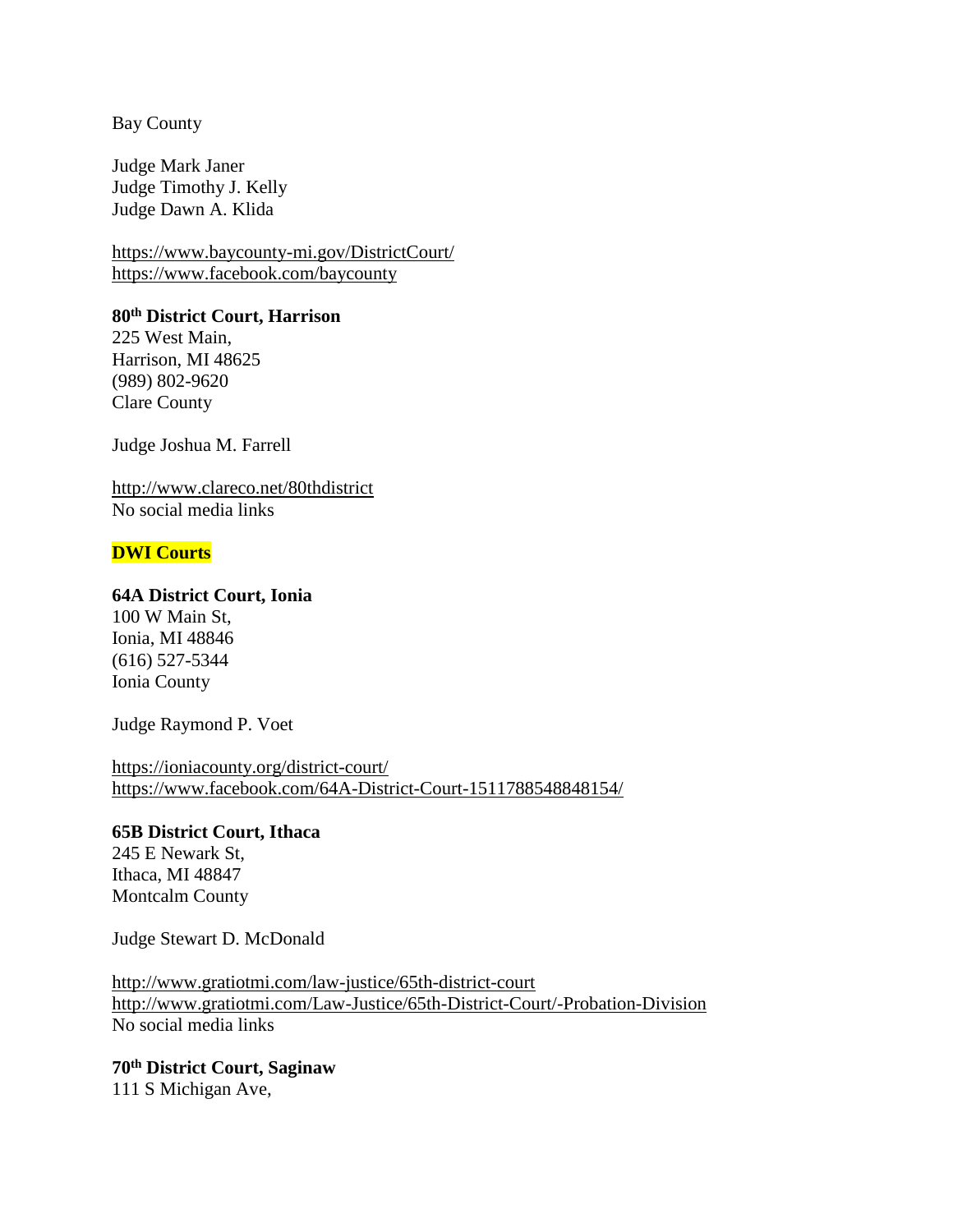Saginaw, MI 48602 (989) 790-5363 Saginaw County

Judge Terry L. Clark Judge A. T. Frank Judge David Hoffman Judge M. Randall Jurrens Judge Elian E. H. Fichtner

<http://www.saginawcounty.com/DistrictCourt/> <http://www.saginawcounty.com/Drug-Court.aspx> <http://www.saginawcounty.com/DistrictCourt/ProbationDepartment.aspx> No social media links

## **77th District Court, Big Rapids**

400 Elm St, Big Rapids, MI 49307 (231) 592-9252 Newago County/ Osceola County/ Mecosta County/ Lake County

Judge Peter Jaklevic

<http://www.mecostacounty.org/courts.html> <https://www.facebook.com/pages/77TH-DISTRICT-COURT/570209686349443>

## **85th District Court, Beulah**

Government Center 448 Court Place, Upper level-Rm 217, Beulah, MI 49617 Benzie County

Judge John D. Mead

[http://www.benzieco.net/government/85th\\_district\\_court/index.php](http://www.benzieco.net/government/85th_district_court/index.php) No social media links

#### **87C District Court, Grayling**

200 W Michigan Ave, Grayling, MI 49738 (989) 348-2841 Roscommon County/ Ogemaw County

Judge Monte J. Burmeister

<https://www.crawfordco.org/offices-departments/courts/>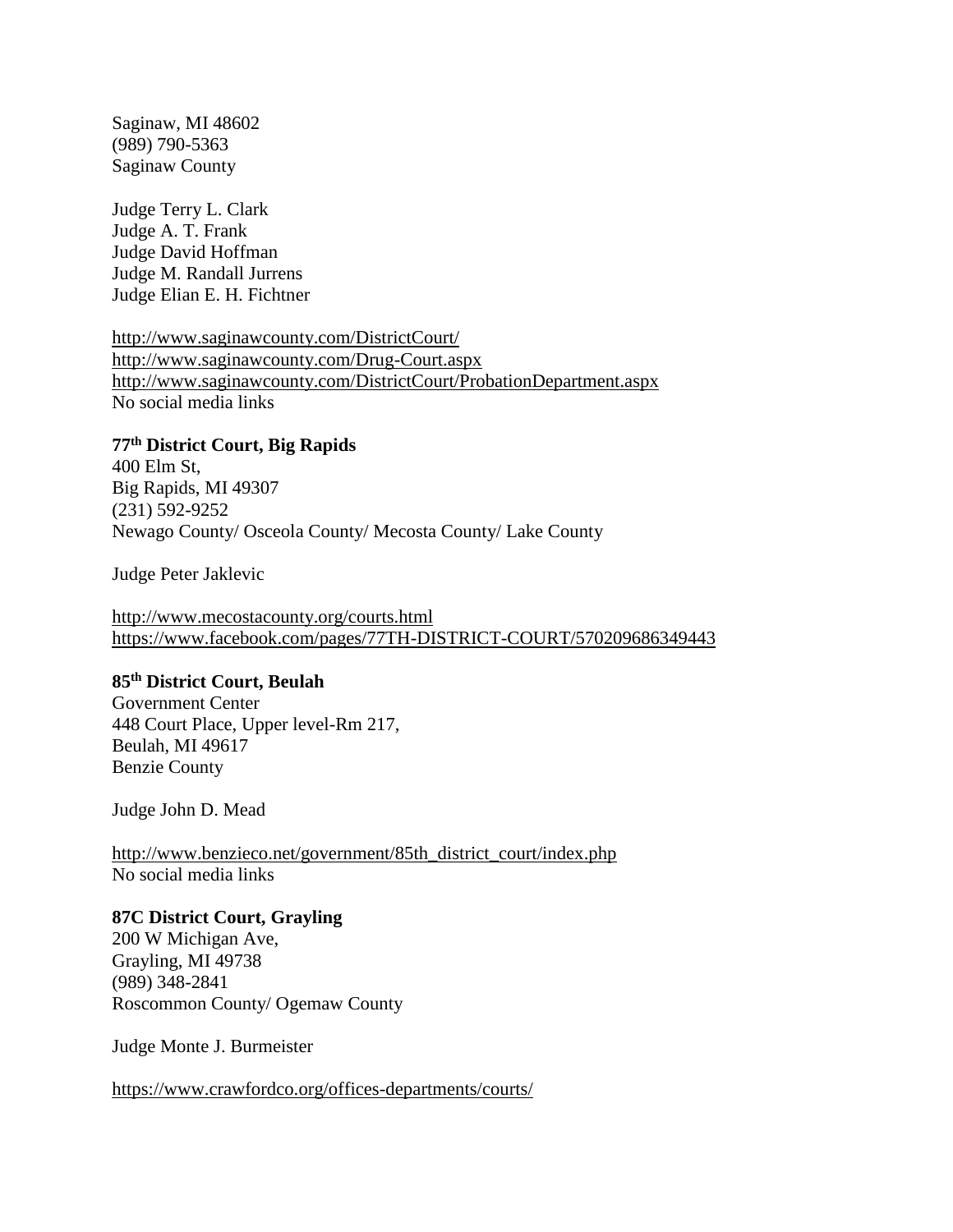## No social media links

### **Adult Drug Treatment Courts**

## **10th Circuit Court, Saginaw**

111 S Michigan Ave, Saginaw, MI 48602 (202) 745-4506 Saginaw County

#### Judge Janet Boes

<http://www.saginawcounty.com/About-the-Saginaw-County-Drug-Treatment-Court.aspx> [https://www.facebook.com/pages/Saginaw-County-Court-House-10th-Circuit-](https://www.facebook.com/pages/Saginaw-County-Court-House-10th-Circuit-Court/239050909590142)[Court/239050909590142](https://www.facebook.com/pages/Saginaw-County-Court-House-10th-Circuit-Court/239050909590142)

#### **18th Circuit Court, Bay City**

1230 Washington Ave, Bay City, MI 48708 (989) 895-4265 Bay County

Judge Jan Miner Judge Harry Gill Judge Joseph K. Sheeran

<https://www.baycounty-mi.gov/CircuitCourt/> <https://www.baycounty-mi.gov/ProbateCourt/Default.aspx> <https://www.facebook.com/baycounty>

## **42nd Circuit Court, Midland**

301 W Main St, Midland, MI 48640 (989) 832-6864 Midland County

Judge Michael D. Carpenter Judge Dorene S. Allen Judge Michael J. Beale Judge Stephen P. Carras

<https://www.co.midland.mi.us/Courts/42ndCircuitCourt.aspx> <https://www.co.midland.mi.us/Courts/42ndCircuitCourt/DrugCourt.aspx> No social media links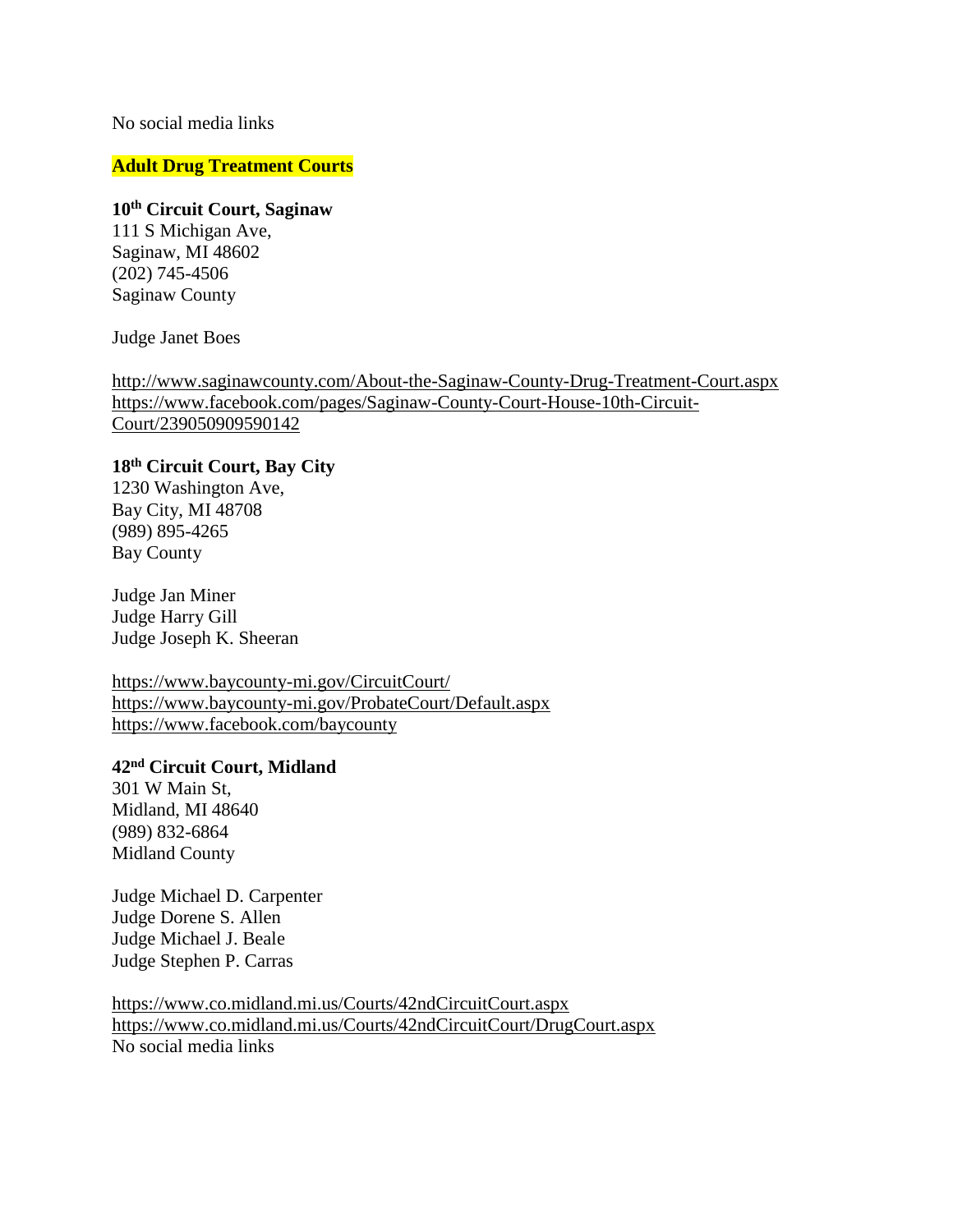## **Juvenile Drug Treatment Courts**

# **18th Circuit Court, Bay City**

1230 Washington Ave, Bay City, MI 48708 (989) 895-4265 Bay County

Judge Jan Miner Judge Harry Gill Judge Joseph K. Sheeran

<https://www.baycounty-mi.gov/CircuitCourt/> <https://www.baycounty-mi.gov/ProbateCourt/Default.aspx> <https://www.facebook.com/baycounty>

### **21st Circuit Court, Mt. Pleasant**

300 N Main St, Mt. Pleasant, MI 48858 (989) 772-0911 Isabella County

Judge Paul H. Chamberlain Judge Mark Duthie

<http://www.isabellacounty.org/criminal-division-2/541-criminal-division> <http://www.isabellacounty.org/steps-in-a-juvenile-case-2/420-steps-in-a-juvenile-case> No social media links

#### **Family Treatment Courts**

## **18th Circuit Court, Bay City**

1230 Washington Ave, Bay City, MI 48708 (989) 895-4265 Bay County

Judge Jan Miner Judge Harry Gill Judge Joseph K. Sheeran

<https://www.baycounty-mi.gov/CircuitCourt/> <https://www.baycounty-mi.gov/ProbateCourt/Default.aspx> <https://www.facebook.com/baycounty>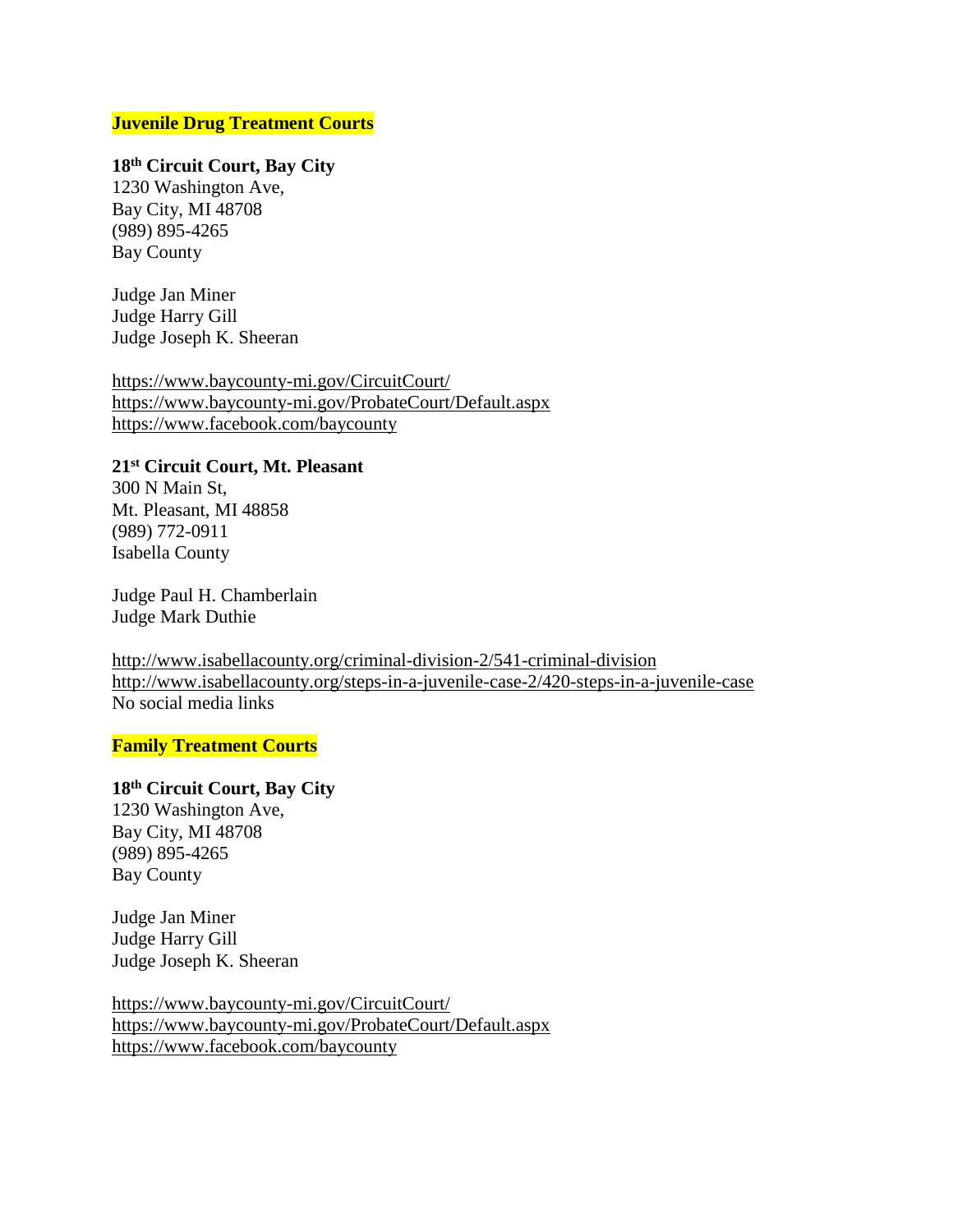**23rd Circuit Court, Tawas City** 422 W Lake St, Tawas City, MI 48763 (989) 362-3485 Iosco County

Judge David C. Riffel

<http://www.iosco.net/government/circuit-court/> No social media links

## **Mental Health Courts**

#### **Adult Mental Health Courts**

#### **70th District Court, Saginaw**

111 S Michigan Ave, Saginaw, MI 48602 (989) 790-5363 Saginaw County

Judge Terry L. Clark Judge A. T. Frank Judge David Hoffman Judge M. Randall Jurrens Judge Elian E. H. Fichtner

<http://www.saginawcounty.com/DistrictCourt/> <http://www.saginawcounty.com/DistrictCourt/ProbationDepartment.aspx> No social media links

# **Veterans Treatment Courts**

### **64A District Court, Ionia**

100 W Main St, Ionia, MI 48846 (616) 527-5344 Ionia County

Judge Raymond P. Voet

<https://ioniacounty.org/district-court/> <https://www.facebook.com/64A-District-Court-1511788548848154/>

**70th District Court, Saginaw** 111 S Michigan Ave,